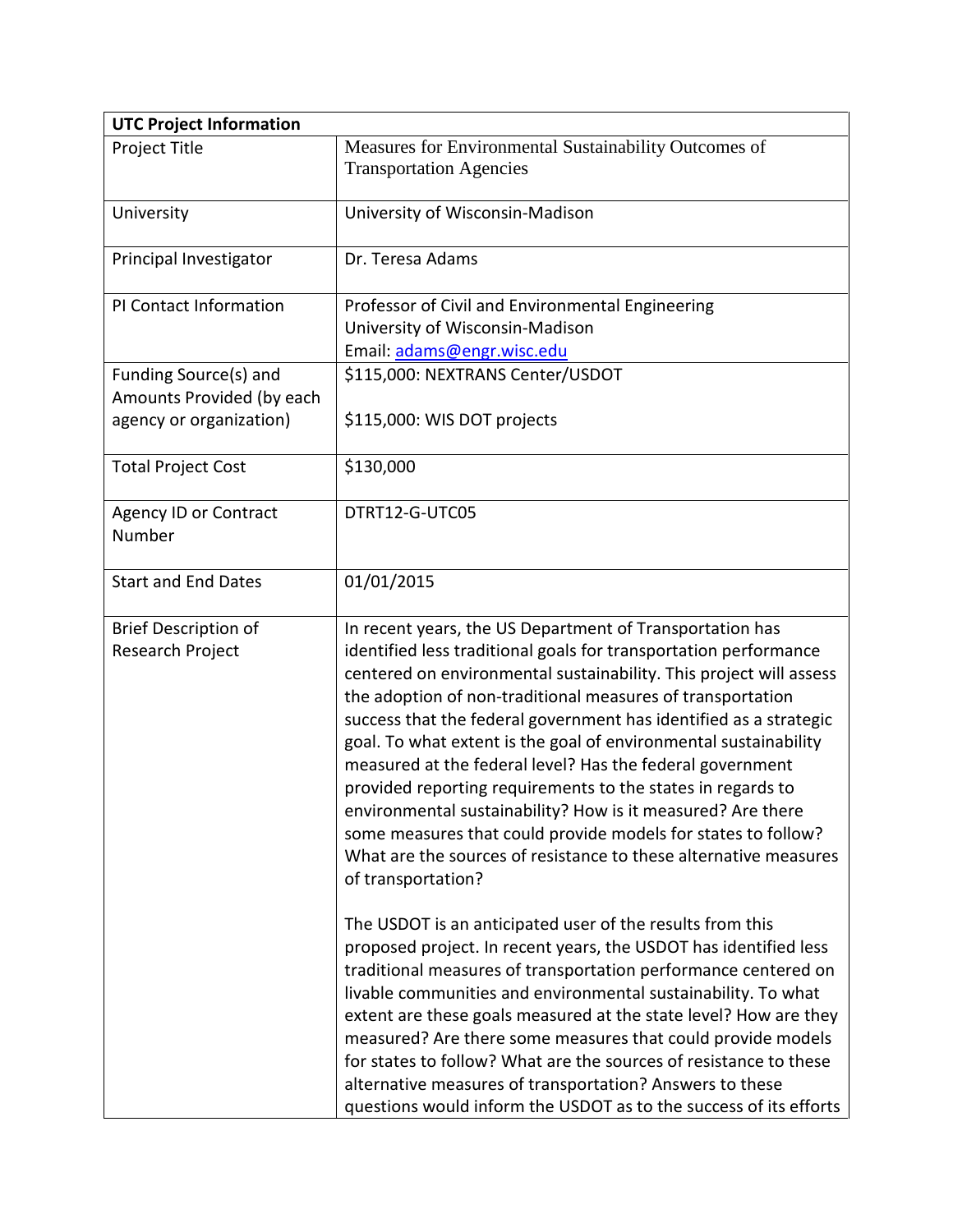|                                                                             | in shifting state transportation departments to direct attention<br>to its more novel measures of transportation performance. |
|-----------------------------------------------------------------------------|-------------------------------------------------------------------------------------------------------------------------------|
| Describe Implementation of<br>Research Outcomes (or why<br>not implemented) |                                                                                                                               |
| Place Any Photos Here                                                       |                                                                                                                               |
| Impacts/Benefits of<br>Implementation (actual, not<br>anticipated)          |                                                                                                                               |
| Web Links                                                                   |                                                                                                                               |